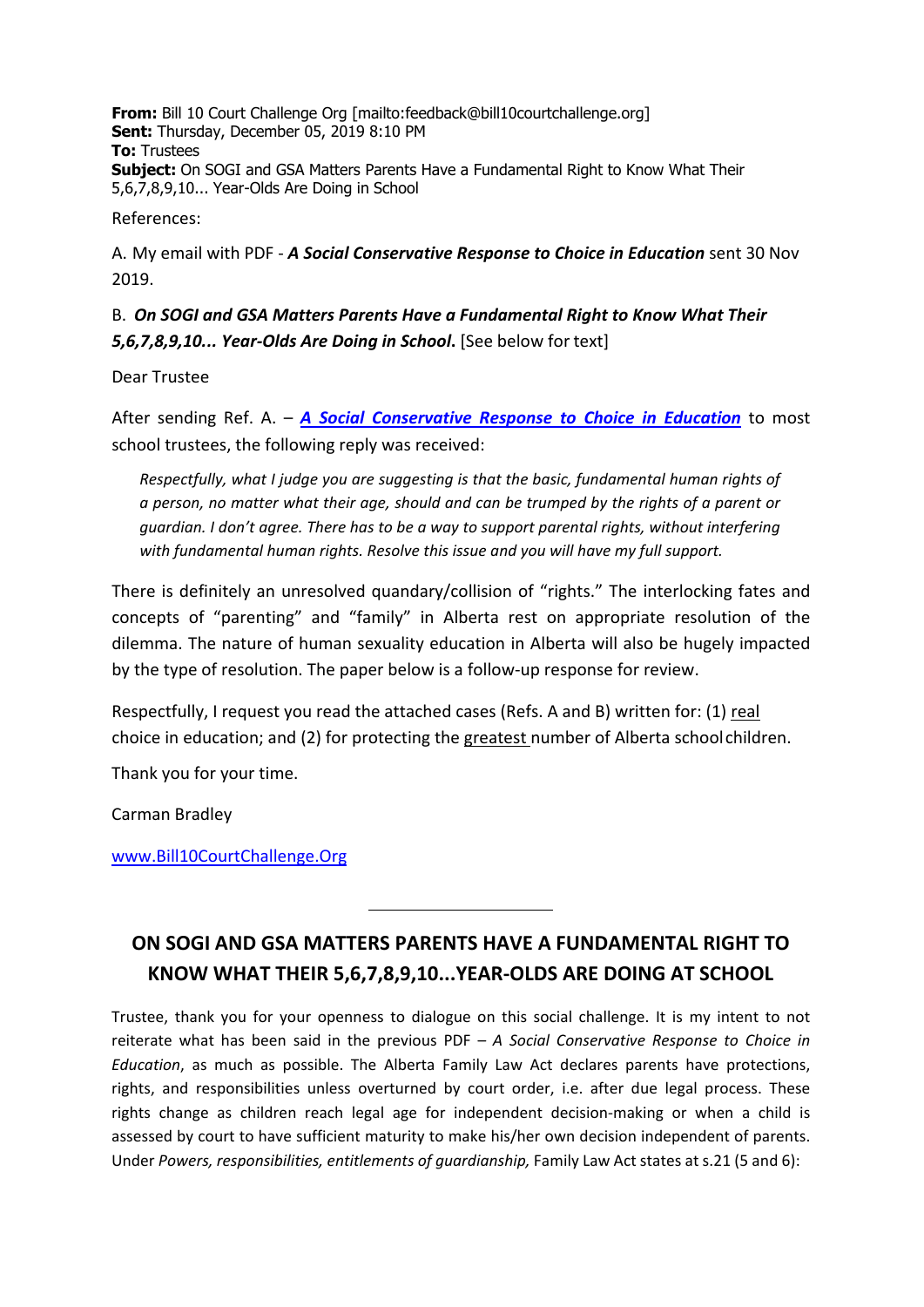- *to nurture the child's physical, psychological and emotional development and to guide the child towards independent adulthood;*
- *to make day-to-day decisions affecting the child, including having the day-to-day care and control of the child and supervising the child's daily activities;*
- *to make decisions about the child's education, including the nature, extent and place of education and any participation in extracurricular school activities;*
- *to make decisions regarding the child's cultural, linguistic, religious and spiritual upbringing and heritage;*
- *to consent to medical, dental and other health-related treatment for the child;*
- *to decide with whom the child is to live and with whom the child is to associate; and*
- to grant or refuse consent where consent of a parent is required by law in any application, approval, proceeding or other matter.

This graphic illustrates an unprecedented breach in parent responsibilities/rights and the extraordinary level of deconstruction of family autonomy vis-a-vis the state. The image also highlights the end run around the previous need to follow due legal process to meddle with family. All resulting from the premise/assertion that SOGI



self-identity (ages 5 to 18) and GSA law (Grades K-12) are sacrosanct human rights.

First of all, these rights result from changes to the Alberta School Act and Education Act, and apply only while a student is at school. If SOGI self-identity at any age is really a human right, would the state not also declare that at home; indeed anywhere, parents have no choice/no say in a child's self-declared SOGI identity. Moreover, by corollary reasoning government will have denied parents the authority/entitlement/power to be legitimately responsible for their children's SOGI-related decisions and consequences. In effect, given a conflict of views, the state would be ordering a child's "human right of self-identity" to trump traditional parent rights/responsibilities in all cases, for all ages once in school, even when not in a child's best interest – short or long-term.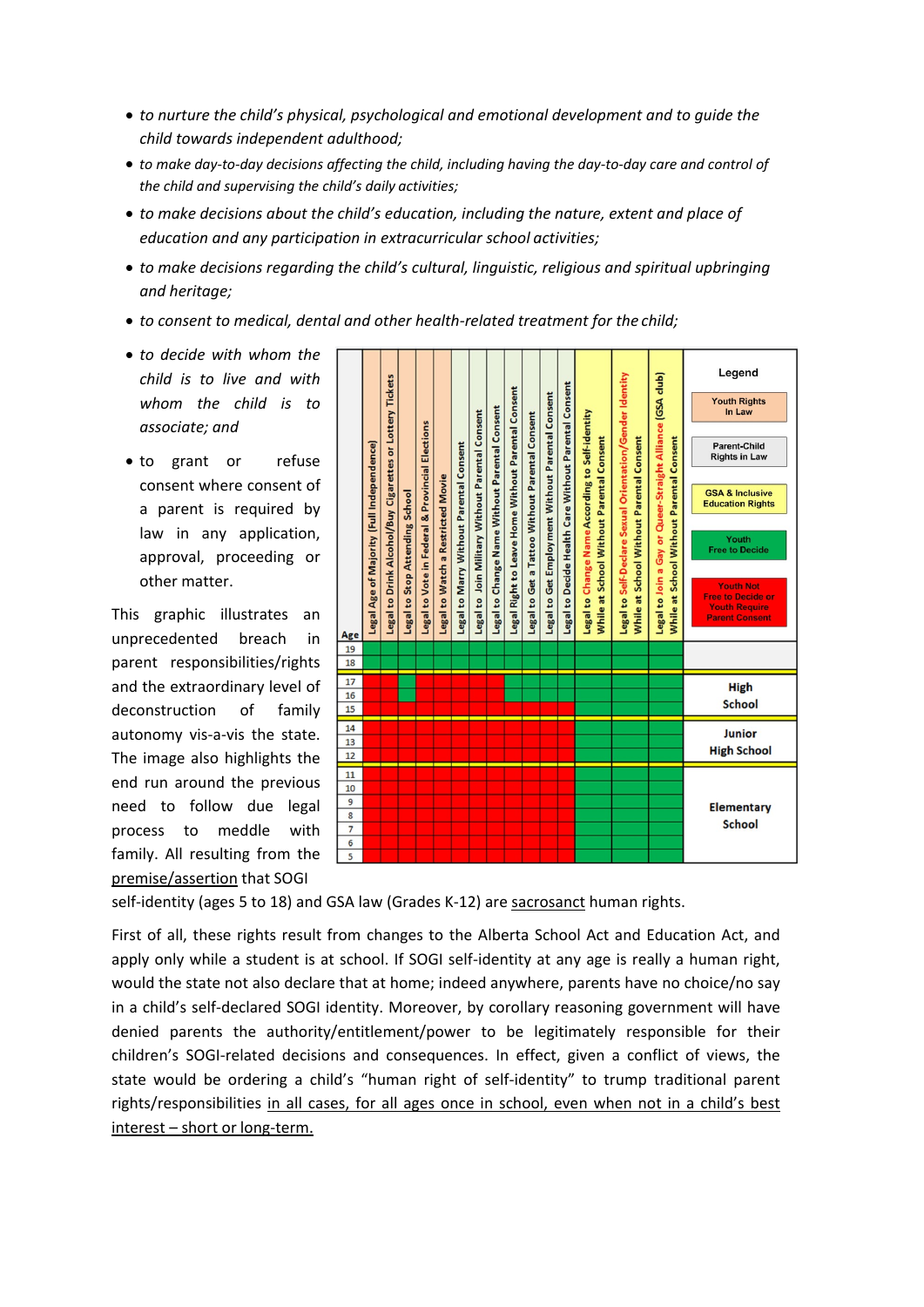As stated in the email PDF, *Alberta Education,* in the case of a discovered student's health issue related to secret SOGI self-identity or GSA membership, will immediately disclose the situation and effectively pass the child back to the previously unaware parents. The school authorities are declaring that the parents, not *Alberta Education*, have the legal responsibility to take the depressed/suicidal/problematic youth to AHS for assessment and treatment. This arrangement is unacceptable to most parents and results in health risk to our children. This politically correct, ideologically motivated assertion that a child age five and up has the right to hide a self-identity and GSA membership while at school from parents puts more children in harm's way than those whose health it expects to improve. See the further on dialogue in this paper and read:

- Eva Ferguson, Calgary SUN, ["CBE takes heat for response to junior high students' messages](http://calgarysun.com/news/local-news/cbe-puts-off-junior-high-students-messages-about-suicide-self-harm-for-a-year/wcm/0f213d93-aa4f-42c3-a998-a5a56809a5e5) about [suicide,](http://calgarysun.com/news/local-news/cbe-puts-off-junior-high-students-messages-about-suicide-self-harm-for-a-year/wcm/0f213d93-aa4f-42c3-a998-a5a56809a5e5)" 21 Jan 2018, for CBE's non-readiness to take on parenting roles in a crisis.
- Licia Corbella, Calgary Herald, "Corbella: Couple warns their daughter could have died under [new GSA law," 25 Nov 2017, to better understand the risks of unsupervised, non](https://bill10courtchallenge.org/wp-content/uploads/2020/05/corbella-gsas-peer-pressure.pdf)transparent, ideological, child-led GSAs.

Currently, the state effectively declares indifference to the number of self-identifying LGBTQ children. Worse from a social conservative vantage, government insists that Alberta parents show the same apathy towards a son or daughter's course of sexual development. The NDP and UCP may override common sense to support the "politically correct" mantra of *celebrating* SOGI diversity; however, I dare say, a majority of parents would move mountains to have their children follow heteronormative sexual development and thus avoid persistent/inherent health, behavioural and spiritual risks of sexual minority lifestyles. Is this not a parent's right/responsibility, until such time as the child is mature/cognisant/adult enough to assume full responsibility for his/her human sexuality decisions? **If a five-year-old self-identifies transgender, does the "human right" extend to the right to change names or decide to have hormone treatment or sex-reassignment surgery?**

The US CDC website under the title *Gay and Bisexual Men's Health<sup>1</sup>* details many reasons parents by free "choice" hold a heteronormative sexuality development preference:

- Prevalence of HIV among sexual partners of gay, bisexual, and other men who have sex with men is 40 times that of sexual partners of heterosexual men.
- Young gay, bisexual, and other men who have sex with men ages 13-24 had over 72% of the estimated new HIV infections in 2010. In 2012, 75% of reported syphilis cases were among gay and bisexual men.
- Receptive anal sex is 18 times more risky for HIV acquisition than receptive vaginalsex.
- To date, in the US roughly 636,000 Americans have died of AIDS. Of the 1,216,917 cumulative AIDS diagnoses in the US through to the end of 2015, 80% have beenmales.
- <span id="page-2-2"></span>• In 2010, an estimated 1.1 million people aged 13 years or older were living with HIV infection in the United States. Most (76%) of those living with HIV were male, and 69% of males were gay, bisexual, and other men who have sex with men (MSM).<sup>2</sup>
- Youth with HIV/AIDS face a lifetime of medication, 4 pills a day, and a reduction in life expectancy of 18-20 years.<sup>3</sup>

<span id="page-2-1"></span><span id="page-2-0"></span><sup>1</sup> Centers for Disease Control and Prevention, website - *[Gay and Bisexual Men's Health](https://www.cdc.gov/msmhealth/for-your-health.htm)*, viewed 30 Nov 2017. 2 CDC, website *[HIV Among Men in the United States,](https://www.cdc.gov/hiv/group/gender/men/index.html)* viewed 30 Nov 2017.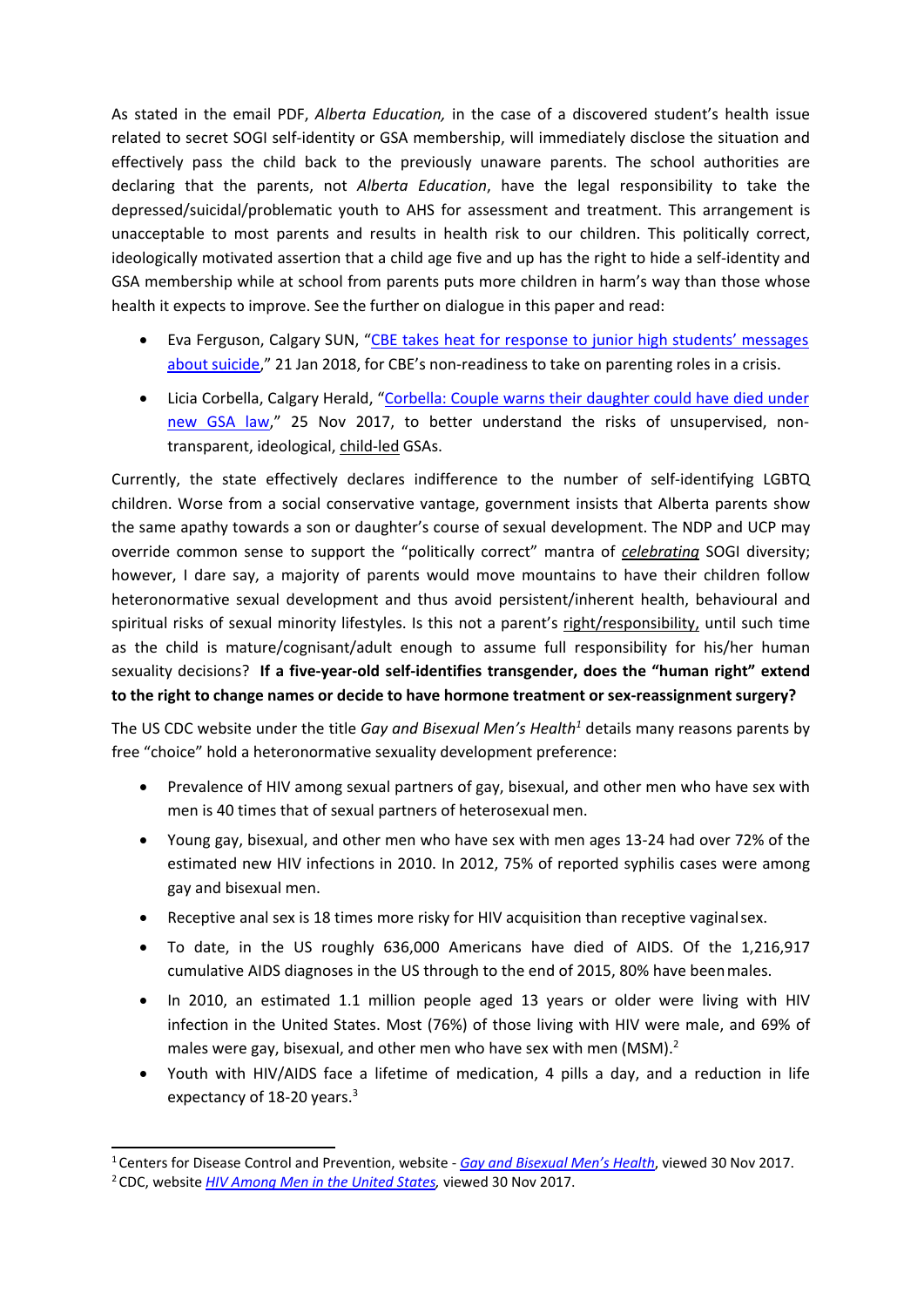The number of reported cases of syphilis among men having sex with men (MSM) has been increasing since at least 2000. Twenty-seven American states reported MSM partner data for at least 70% of all cases of syphilis each year during 2007–2014. In 2014, MSM accounted for 82.9% of all male syphilis cases.<sup>4</sup> Across the participating STD clinics, 18,568 MSM were tested for gonorrhea and 18,414 MSM were tested for chlamydia. The median site-specific gonorrhea prevalence among those tested was 19.2% (range by site: 14.5%–25.3%). The median site-specific chlamydia prevalence among those tested was 14.9% (range by site: 7.0%–17.9%).<sup>5</sup>

The Youth Risk Behavior Surveillance, Selected Sites (YRBSSS), United States 2001-2009<sup>6</sup> (released in June 2011) studied seven US states and six large urban school districts and offers valuable comparative data on heterosexual, homosexual and bi-sexual behaviours among youth in grades 9- 12. An extract of the results follows indicating median prevalence values for students identifying

either as heterosexual, homosexual (G/L) or bi-sexual: [7](#page-3-3)

|                                                                                                                                                                         | % of                | $%$ of          | $%$ of          |
|-------------------------------------------------------------------------------------------------------------------------------------------------------------------------|---------------------|-----------------|-----------------|
| <b>Survey Question</b>                                                                                                                                                  | <b>Heterosexual</b> | Homosexual      | <b>Bisexual</b> |
|                                                                                                                                                                         | <b>Students</b>     | <b>Students</b> | <b>Students</b> |
| having been hit, slapped, or physically hurt on purpose by their<br>boyfriend or girlfriend during the 12 months before the survey<br>(i.e., dating violence)           | 10.5                | 27.5            | 23.3            |
| having been physically forced to have sexual intercourse when<br>they did not want to                                                                                   | 7.2                 | 23.7            | 22.6            |
| having felt so sad or hopeless that they stopped doing some<br>usual activities almost every day for 2 or more weeks in a row<br>during the 12 months before the survey | 24.8                | 41.3            | 56.3            |
| having seriously considered attempting suicide during the 12<br>months before the survey                                                                                | 11.7                | 29.6            | 40.3            |
| having attempted suicide one or more times during the 12<br>months before the survey                                                                                    | 6.4                 | 25.8            | 28.0            |
| having used a needle to inject any illegal drug into their body<br>one or more times during their life                                                                  | 1.5                 | 14.9            | 7.6             |
| having had sexual intercourse for first time before age 13 years                                                                                                        | 4.8                 | 19.8            | 14.6            |
| having had sexual intercourse with four or more persons                                                                                                                 | 11.1                | 29.9            | 28.2            |
| having drunk alcohol/used drugs before last sexual intercourse                                                                                                          | 18.7                | 35.1            | 29.9            |

A study of sex reassignment (transgender surgery) impact done in Sweden, a very pro-sexual minority and inclusive country, determined:

*Persons with transsexualism, after sex reassignment, have considerably higher risks for mortality, suicidal behaviour, and psychiatric morbidity than the general population. Our findings suggest that sex reassignment, although alleviating gender dysphoria, may not suffice as treatment for transsexualism, and should inspire improved psychiatric and somatic care after sex reassignment for this patient group[.8](#page-3-4)*

<sup>3</sup> CATIE, website *[Longer life expectancy for HIV-positive people in North America](http://www.catie.ca/en/treatmentupdate/treatmentupdate-200/anti-hiv-agents/longer-life-expectancy-hiv-positive-people-north)***,** viewed 30 Nov 2017.

<span id="page-3-0"></span><sup>4</sup> CDC[, 2014 Sexually Transmitted Diseases Surveillance, v](http://www.cdc.gov/std/stats14/msm.htm)iewed 30 August 2016.

<span id="page-3-1"></span>

<span id="page-3-3"></span><span id="page-3-2"></span><sup>&</sup>lt;sup>5</sup> Ibid.<br><sup>6</sup> CDC, Youth Risk Behavior Surveillance, Selected Sites (YRBSSS), United States 2001-2009, viewed 30 Nov 2017. <sup>7</sup> CDC, Morbidity and Mortality Weekly Report, Early Release, Vol. 60, ["Sexual Identity, Sex of Sexual Contacts,](http://www.cdc.gov/mmwr/preview/mmwrhtml/ss6007a1.htm)

[and Health-Risk Behaviors Among Students in Grades 9–12 —](http://www.cdc.gov/mmwr/preview/mmwrhtml/ss6007a1.htm) Youth Risk Behavior Surveillance, Selected Sites, [United States, 2001–2009,"](http://www.cdc.gov/mmwr/preview/mmwrhtml/ss6007a1.htm) 6 Jun 2011.

<span id="page-3-4"></span><sup>8</sup> Dhejne C. et al., PLoS One, ["Long-term follow-up of transsexual persons undergoing sex reassignment](https://www.ncbi.nlm.nih.gov/pubmed/21364939) [surgery: cohort study in Sweden,"](https://www.ncbi.nlm.nih.gov/pubmed/21364939) Feb, 2011.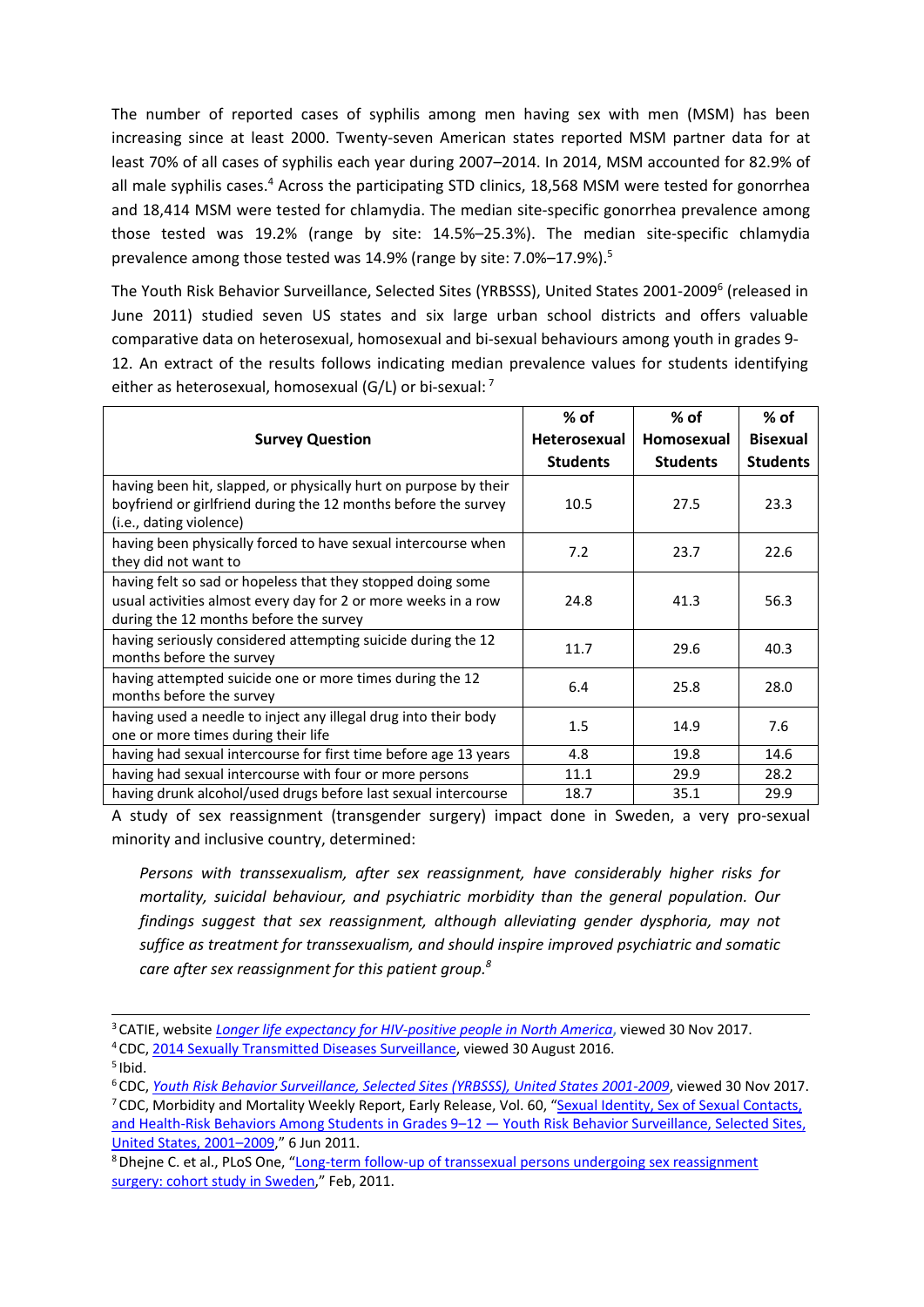Parents cannot be complacent as LGBTQ activists and supporting politicians attempt to ban heteronormative counselling and close all access to medical professionals who advocate that children with apparent gender dysphoria wait until after puberty before choosing to take cross-sex hormones, and/or opt for sex reassignment surgery. Truth is that 84%9 of children with gender dysphoria desist after puberty. See also [Gender Ideology Harms Children](https://bill10courtchallenge.org/wp-content/uploads/2020/04/d-gender-ideology-harms-children.pdf) for more background. A ban on all heteronormative counsel and delayed gender dysphoria treatment characterizes the goal of advocates in Edmonton City Council, the NDP Party, and the federal government. Their rhetoric does not square with the relevant science and goes against the concept of an open society and democratic right to seek the counsel/treatment and changes of "choice," regardless of the sexuality/gender direction of that "choice" (assuming age of adult independence). Social conservatives are not lobbying for a ban on transgender clinics. They do want "choice" and "access" to the professional medical advice they seek.

The largest study on the genetic basis of same-sex attraction [\(Science, Vol. 365 30 August 2019](https://www.sciencenews.org/article/no-evidence-that-gay-gene-exists) [p.882\)](https://www.sciencenews.org/article/no-evidence-that-gay-gene-exists) concludes "there is no 'gay gene'." The study's lead author, Dr. Andrea Ganna, a geneticist at the Broad Institute of MIT and Harvard, says at least 75% of sexual behavior can be explained by environmental and cultural factors. The Public Health Agency of Canada *Guidelines for Sexual Health Education* supports this conclusion. The Agency writes: *"Sexuality is influenced by the interaction of biological, psychological, social, economic, political, cultural, ethical, legal, historical, religious, and spiritual factors."* The US Center for Disease Control and Prevention under *Collecting Sexual Orientation and Gender Identity Information* states: *"Some patients may question the relevance of being asked about their sex listed at birth or their sexual orientation. However, providers need this information to recommend appropriate preventive care. In addition, sexual orientation and gender identity may be fluid across time and should be reassessed periodically so the most up-to-date information is available in the medical record.*<sup>"</sup> [Psychiatrist Fritz Klein](https://en.wikipedia.org/wiki/Fritz_Klein_(sex_researcher)) believed that sexual orientation can change. He created what is called the Klein [Sexual Orientation G](https://www.psychologytoday.com/ca/basics/homosexuality)rid, which divides orientation into seven distinct categories-- [Attraction,](https://www.psychologytoday.com/ca/basics/mating) Behavior, Fantasies, Emotional Preference, Social Preference, Lifestyle, and Self-Identification. In sum, there is an abundance of evidence to support the view that counselling/therapy can change behaviour and influence the Klein factors.

The balance is further tipped in favour of the legal requirement for children ages 5 to 15 to have parental approval for any SOGI self-identity and/or GSA membership, while at school, because of waverers. Protecting traditional parent rights and powers is essential for justice and fairness for their sons and daughters who may be waverers. These are confused or questioning youth who may develop along a sexual minority or a heterosexual path depending on "environmental influences." They deserve unbiased, non-ideological, non-political, scientific education that does not erase or hide the reality that 95% of most populations are heterosexual. They deserve to know the statistical/scientifically proven health risks associated with sexual minority lifestyles.

If government is asserting children as young as five have the human right to SOGI self-identify independent of their parents wish, is Alberta Education not obligated to deliver (assuming children starting in kindergarten can understand) the unbiased truth about transgenderism or other human sexual orientations to permit "informed decision-making." In other words curriculum should

<sup>9</sup> Thomas D. Steensma et al., Journal of the American Academy of Child & Adolescent Psychiatry, "*Factors Associated With Desistence and Persistence of Chidhood Gender Dysphoria: A Quantitative Follow-up Study*," Vol. 52 No.6, Jun 2013, p. 582.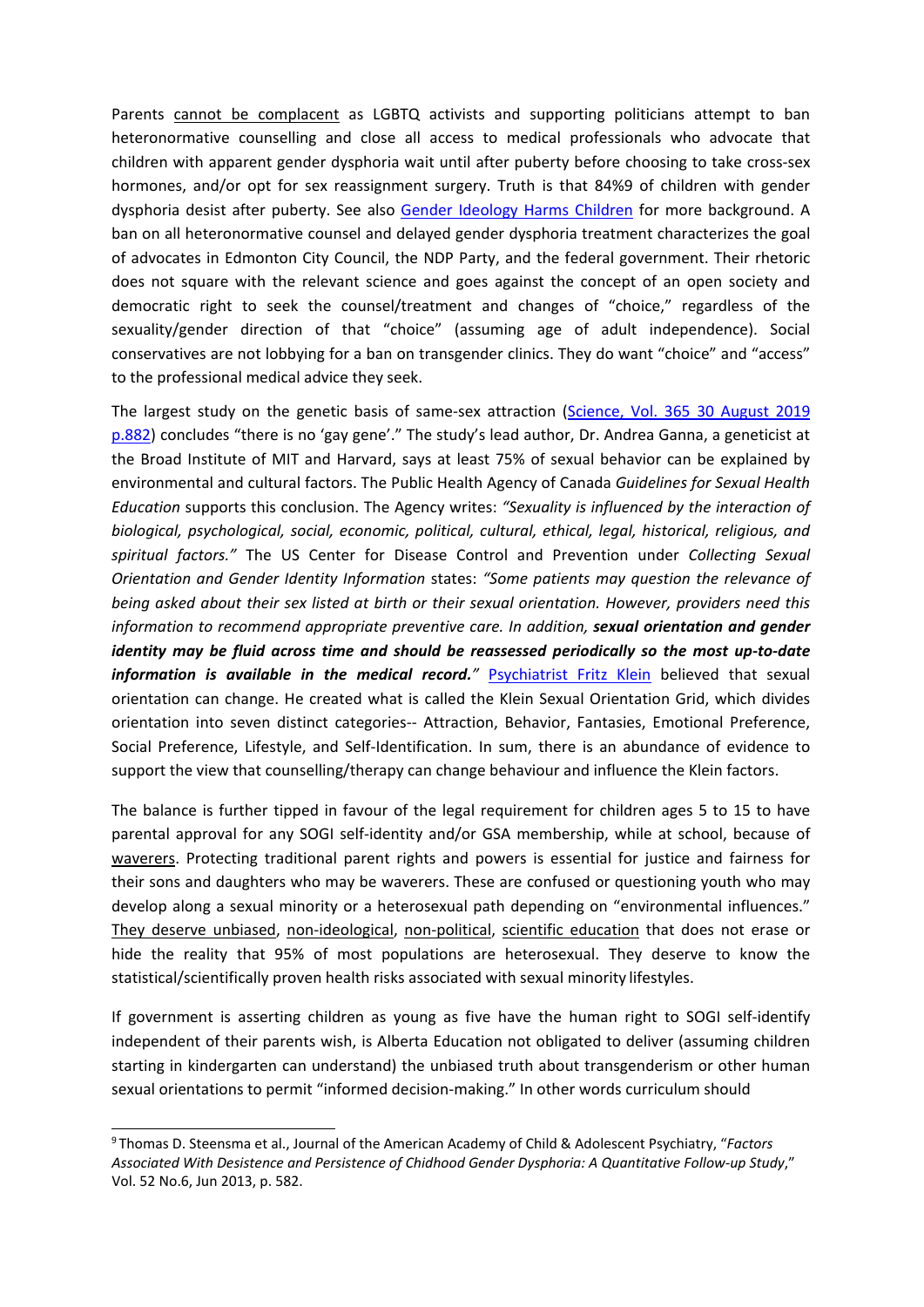empower our youth with scientific truths, factual health risks, and likely complications. However, this approach is the exact opposite of current affirmative action "inclusive education" curricula across the country.

In 2015, as Premier, Ms. Wynne brought in a new Ontario Health & Physical Education curriculum.<sup>10</sup> A simple word frequency count in the document for Grades 1-6 is revealing. The word gender identity is found 43 times, sexual orientation 42 times and gender expression 11 times. The terms transgender, transsexual, intersex, and two-spirited total 18 times; gay and lesbian 14; and homophobia 4 times. The word heterosexual is found only once, listed in brackets along with gay, lesbian, and bisexual, as a type of sexual orientation. The curriculum glossary defines: bisexual, gay, gay-straight alliance, gender, gender-based violence, gender expression, gender identity, homophobia, lesbian, intersex, sexual orientation, sexuality, transgender, transsexual, and twospirited. The glossary does not include nor does the curriculum anywhere define the term "heterosexual." The liberal-left political notion of equity and inclusivity in Ontario's education strategy reduces heterosexuality (some 95% of the student population) to one undefined orientation instance. In Ontario, after decades spent by the political left deconstructing heterosexism, investing in the constructs of homophobia and gender ideology, it is no longer "politically correct" or seen as necessary or desired to promote heterosexuality as a life choice in schools. Then, as Education Minister, Ms. Wynne put Ontario's affirmative action/inclusivity strategy as follows:

*This is why I believe it is critical for us to articulate an equity and inclusive education strategy for Ontario schools. Embracing diversity and moving beyond tolerance to acceptance and respect will help us reach our goal of making Ontario's education system the most inclusive in the world[.11](#page-5-1)*

Alberta parents must not allow government to replace science with such ideology and politics in curriculum. Responsible parents should not acquiesce to policies encouraging wavering sons and daughters to secretly attend GSA "safe spaces" where free and balanced speech is lacking, replaced with affinity group peer pressure and biased GSA Network ideological/political indoctrination.

The number of confused/questioning/wavering youth is larger than the homosexual student group in our Alberta educational system. *Rainbow Health Ontario* (see figure next page) found 3% of teens are waverers. Considering that at least an equal percentage of children in the lower grades are sexually confused, the total waverers in our schools well exceeds 20,000. These children cannot be abandoned to political/ideological aspirations of SOGI activists, child-led GSAs, and GSA Networks connected to adult sexual minority advocacy agencies. Parents recognize that restricting access to

<span id="page-5-0"></span><sup>10</sup> Ontario Government, *[The Ontario Curriculum Grades 1-8 Health and Physical Education](http://www.edu.gov.on.ca/eng/curriculum/elementary/health1to8.pdf)*, 2015.

<span id="page-5-1"></span><sup>11</sup> Ontario Ministry of Education, *[Realizing the Promise of Diversity…Ontario's Equity and Inclusive Education](http://www.edu.gov.on.ca/eng/policyfunding/equity.pdf) [Strategy](http://www.edu.gov.on.ca/eng/policyfunding/equity.pdf)*, 2009, p.1.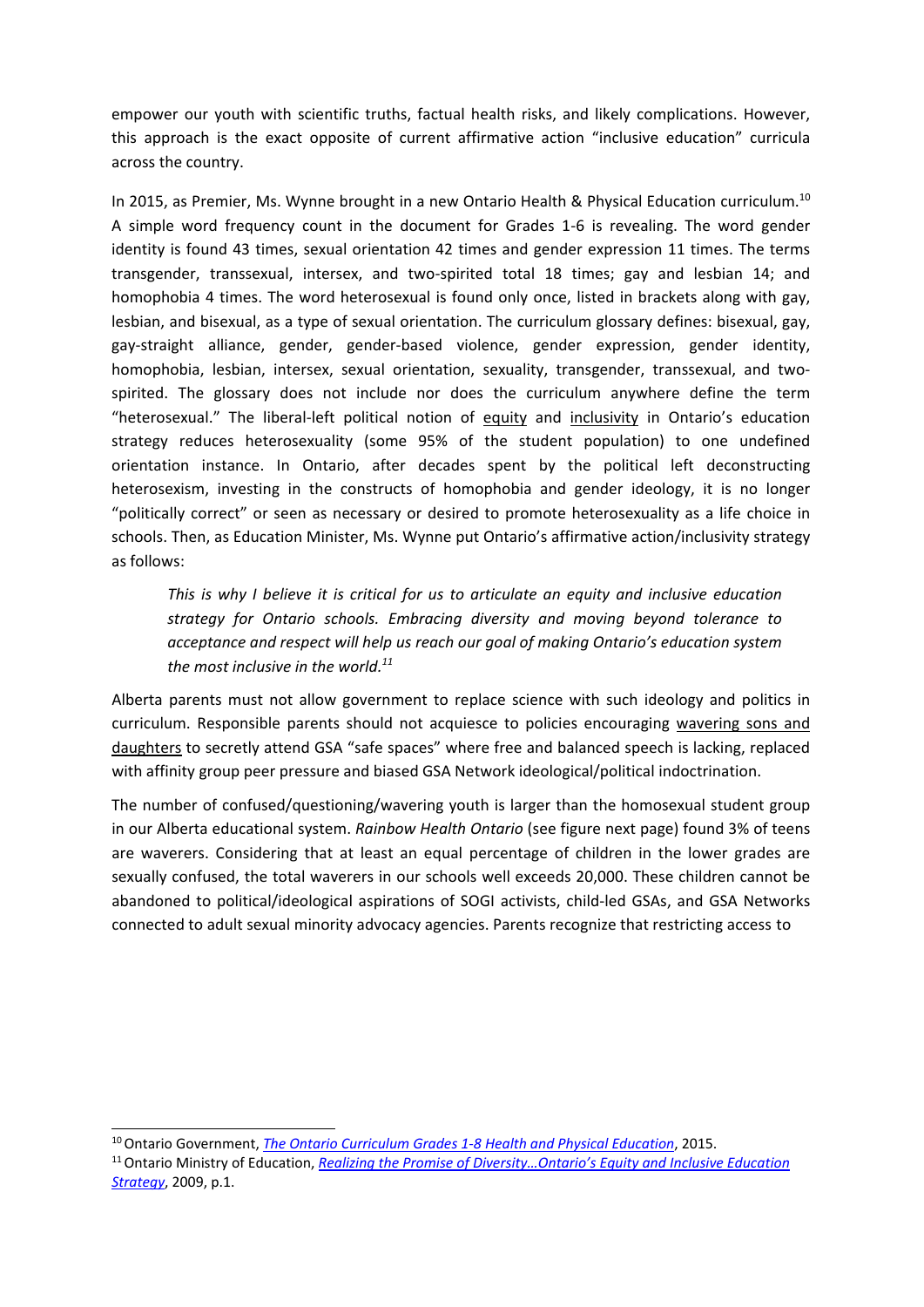WHAT WE FOUND IN THE TORONTO TEEN SURVEY!

- pregnancy rates are higher for LGBTQ youth than for heterosexual youth
- 50% of youth who identified as 'questioning' their sexual orientation are newcomers or immigrants to Canada
- LGBTQ youth engage in riskier sex and higher rates of alcohol and drug use than heterosexual youth
- LGBTQ and questioning youth still encounter problems when accessing sexual health services
- LGBTQ issues are invisible in sexual health education in schools

| <b>WHO ARE WE?</b>                                                                                                                                                                                                                                                                                                                                                                                                                                                                                                                                                                                                                                                                                         | OF THE YOUTH WE SURVEYED:                                                                                                                                                                                                                                                                                                                                                                           |
|------------------------------------------------------------------------------------------------------------------------------------------------------------------------------------------------------------------------------------------------------------------------------------------------------------------------------------------------------------------------------------------------------------------------------------------------------------------------------------------------------------------------------------------------------------------------------------------------------------------------------------------------------------------------------------------------------------|-----------------------------------------------------------------------------------------------------------------------------------------------------------------------------------------------------------------------------------------------------------------------------------------------------------------------------------------------------------------------------------------------------|
| The Toronto Teen Survey (TTS) is a community-based<br>research project led by Planned Parenthood Toronto that<br>has gathered information on assets, gaps and barriers that<br>currently exist in sexual health education and services for<br>youth. Between December 2006 and November 2009, we<br>collected over 1,200 surveys and spoke with 118 youth<br>and 80 of their service providers. This sample is the largest<br>community-based sample of its kind in Toronto, Canada's<br>most diverse urban centre.<br>The Toronto Teen Survey is in partnership with York<br>University, the University of Toronto, and Wilfrid Laurier<br>University. It is in collaboration with Toronto Public Health. | 4% identified as LGBQ<br>3% were 'questioning' or unsure about their sexual<br>orientation<br>1% identified as transgender<br>Toronto youth were more likely to self-identify as<br>LGBTQ if they were older<br>69% of LGBTQ youth in the TTS were 16 or older<br>over 50% of questioning youth were between<br>$13 - 14$ years<br>Females were more likely than males to self-identify<br>as LGBTQ |

heteronormative affirming counsel and environmental-based therapy in our schools and in the public arena only increases sexuality confusion and health risks among our youth. Moreover, current *Inclusive Education* policies shift sexuality "influence factors" in favour of celebrating/enlarging the LGBTQ community. Waverers have been forgotten in this bid for LGBTQ student rights and *Inclusive Education*. Public policy should not be promoting the increase of the transgender community, as one example. However, LGBTQ affirmative action laws and inclusive education policies are having that exact effect.

Dr. Lisa Littman, specialist in gender dysphoria at Icahn School of Medicine at Mount Sinai, New York, reports on a phenomenon she titles "Rapid Onset of Gender Dysphoria (GD) in Adolescents and Young Adults (AYAs)."<sup>12</sup> In her study 164 parent-completed surveys (90 questions) met the study criteria. They describe GD appearing for the first time during or after puberty. The development occurs in the context of being part of a peer group where one, multiple, or even all friends have developed gender dysphoria and come out as transgender during the same timeframe. Dr. Littman discovered:

*On average, 3.5 friends per group became gender dysphoric. Where friend group activities were known, 63.7% of friend groups mocked people who were not transgender or LGBTQ. Where popularity status was known, 64.2% of adolescents had an increase in popularity within the friend group after announcing they were transgender. AYAs received online advice that if they didn't transition immediately they'd never be happy (31.7%) and that parents who didn't agree to take them for hormones are abusive and transphobic (37.3%). AYAs expressed distrust of people who are not transgender (24.7%); stopped spending time with non-transgender friends (25.3%); withdrew from their families (46.5%), and expressed*

<span id="page-6-0"></span><sup>&</sup>lt;sup>12</sup> Dr. Lisa Littman, Journal of Adolescent Health, ["Rapid Onset of Gender Dysphoria in Adolescents and Young](http://www.jahonline.org/article/S1054-139X(16)30765-0/pdf) [Adults: a Descriptive Study,"](http://www.jahonline.org/article/S1054-139X(16)30765-0/pdf) Vol 60, Issue 2, Supplement 1, pp. S94-S95.